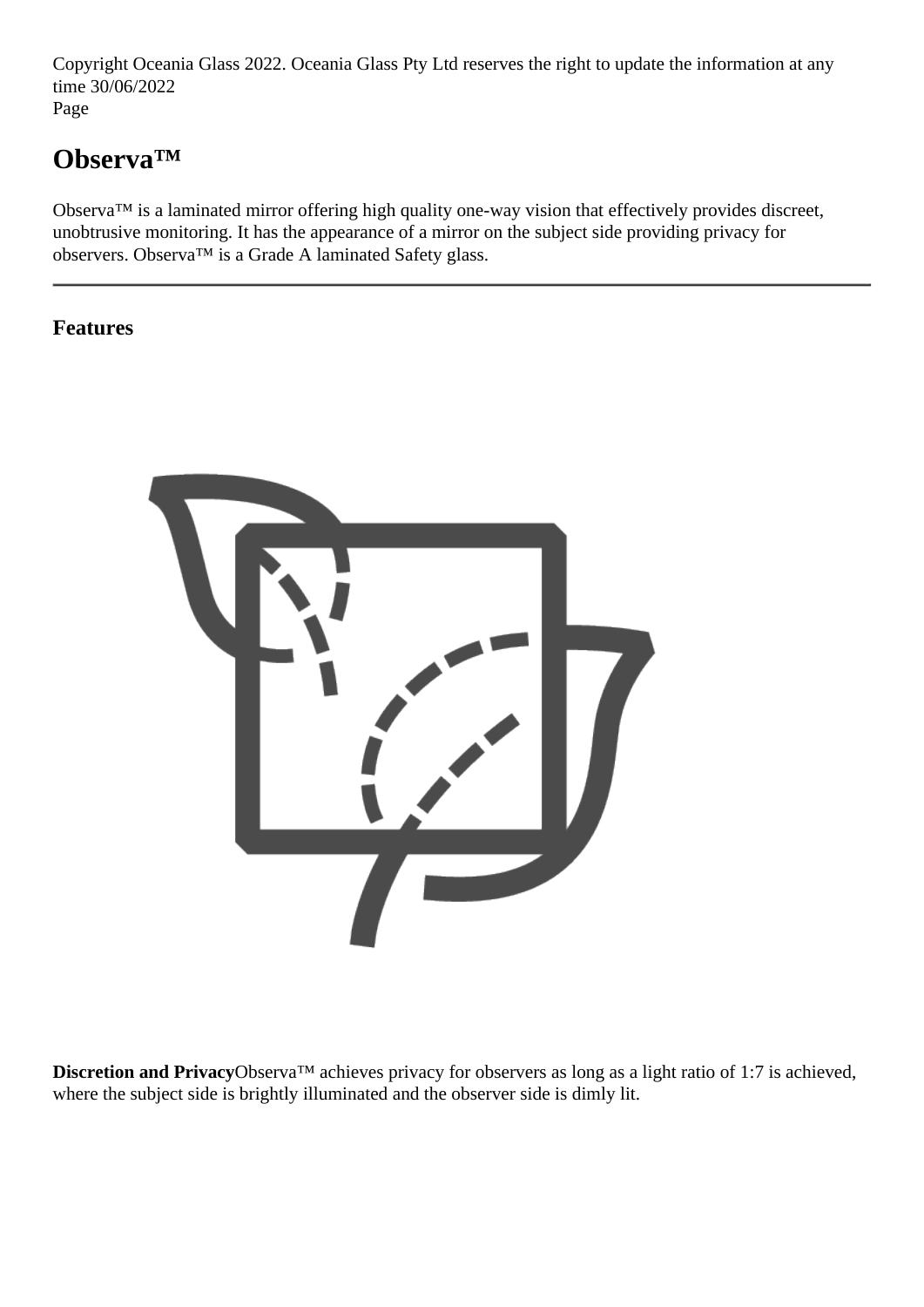

**Versatility**Observa™ can be tailored to suit a variety of applications and needs, for example adding a heavy interlayer to provide enhanced protection.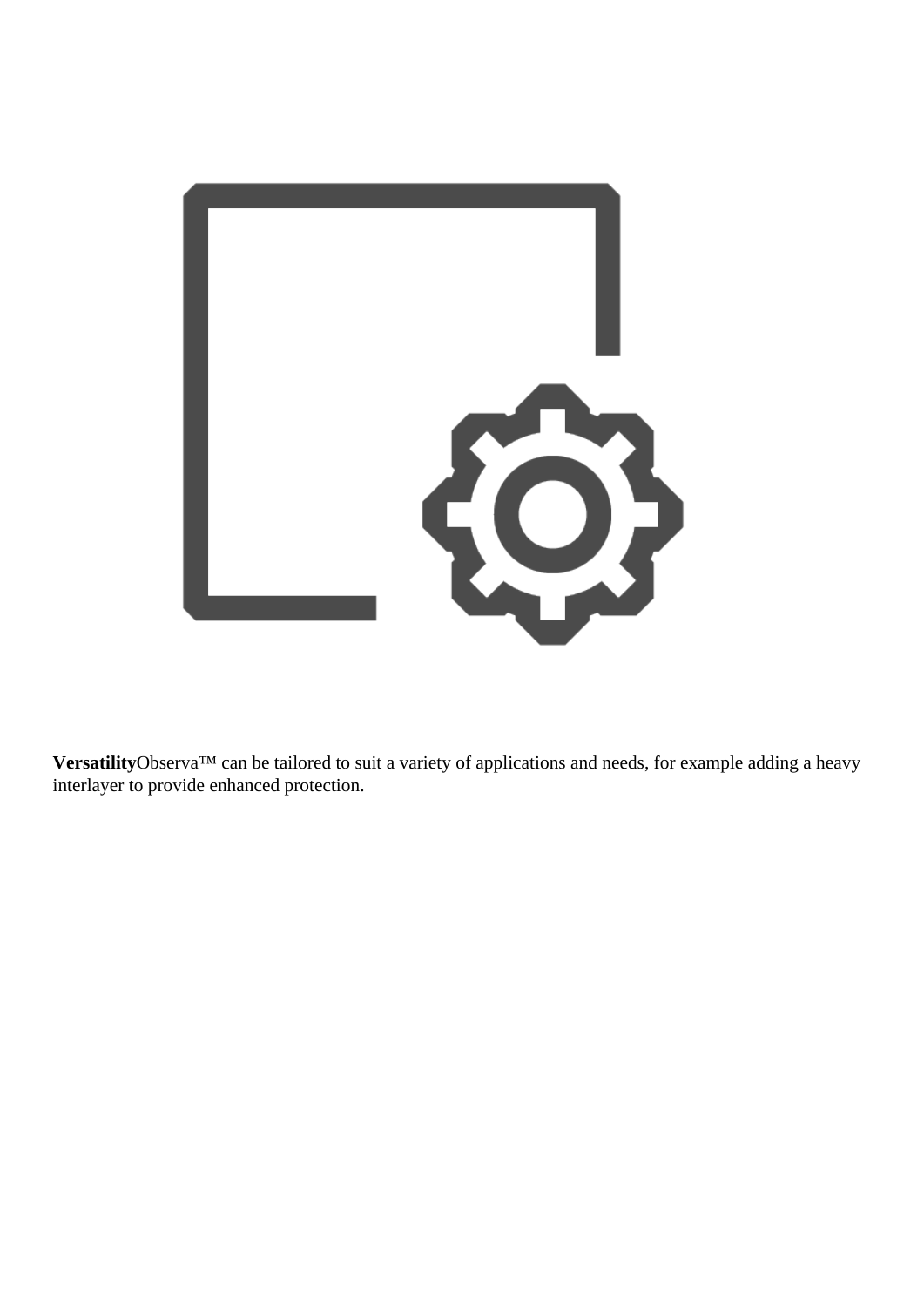

**Safety & Security**Observa is a grade A safety glass.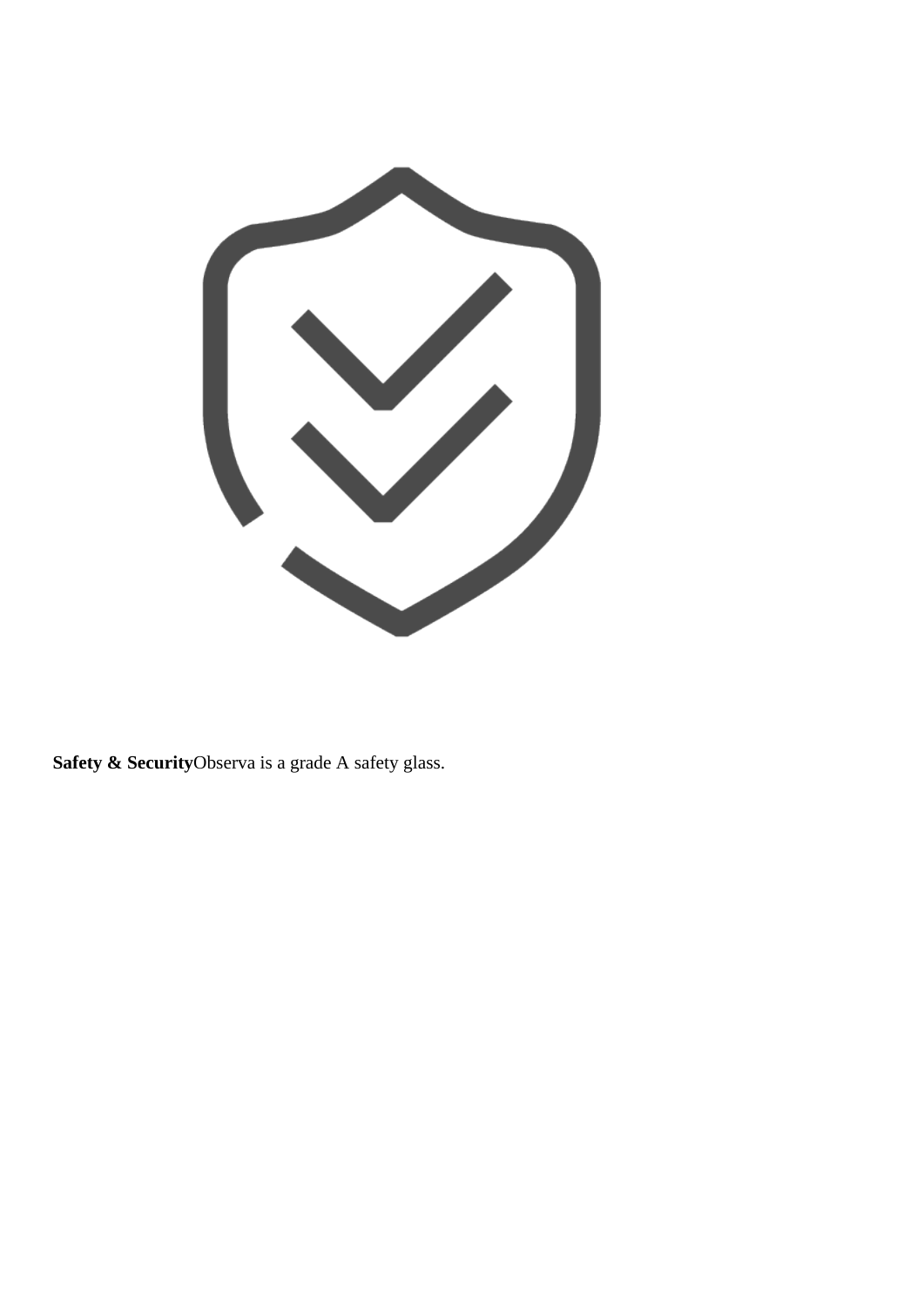

**Noise Control**Observa is laminated to reduce noise transmission.

### **Product Range**

#### **Bronze**

Available Thickness (mm) 8.76 Maximum Sheet Size (mm) 3660x2440

## **Applications**

### **Internal**

- Doors
- Partitions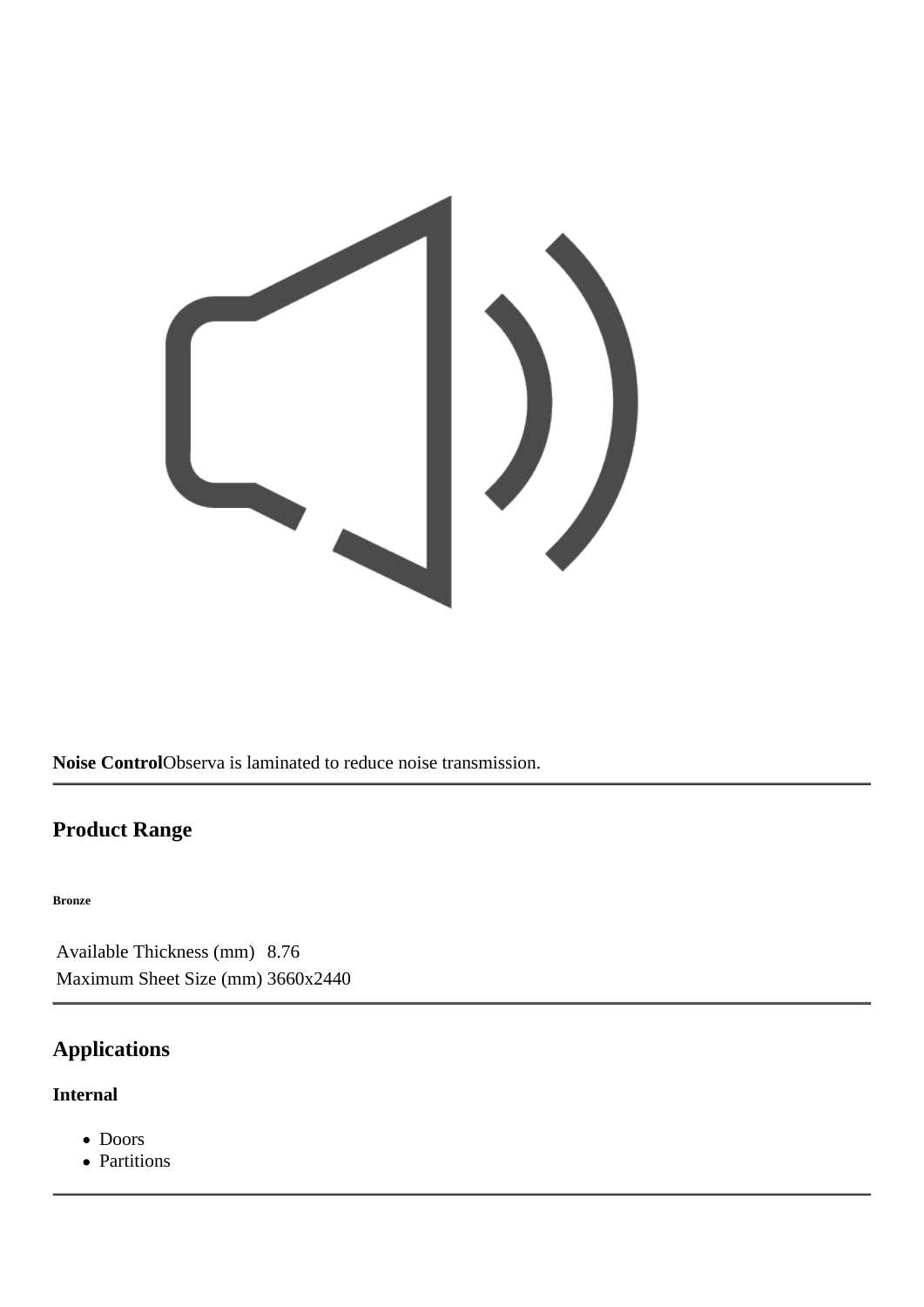### **Technical Data**

**Considerations**

#### **Light Ratio**

A light ratio of 1:7 is recommended, where the subject side is brightly illuminated and the observer side is dimly lit.

#### **Installation**

Exposed edges must be protected from moiusture ingress.Bright lighting sources must be avoided in the observers area and spotlights directed away from the Observa surface. We recommend using dark furnishing colours and that dark clothing be worn in the observation area. The reflective surface must be installed to the subject side.

#### **Glass Processing**

Cannot be toughened or heat strengthened.

#### **Glazing**

Glazing should be in accordance with the Australian Standard AS1288-2006, New Zealand Standard NZS4223 and Oceania Glass' recommendations for laminated glass.

#### **Application**

Not suitable for exterior windows.

**How to Specify**

Glass Thickness available:

**Observa** 8.76mm

Select from: Laminated

All glass is to be selected and installed in accordance but not exclusively with the following Australian and/or New Zealand Standards

- AS 1288 Glass in Buildings Selection and Installation
- AS 1170 Minimum Wind Loads on Structures
- AS/NZ 2208 Safety Glazing Materials in Buildings
- AS/NZ 4666 Insulating Glass Units
- AS/NZ 4667 Quality Requirements for cut-to-size and Processed Glass